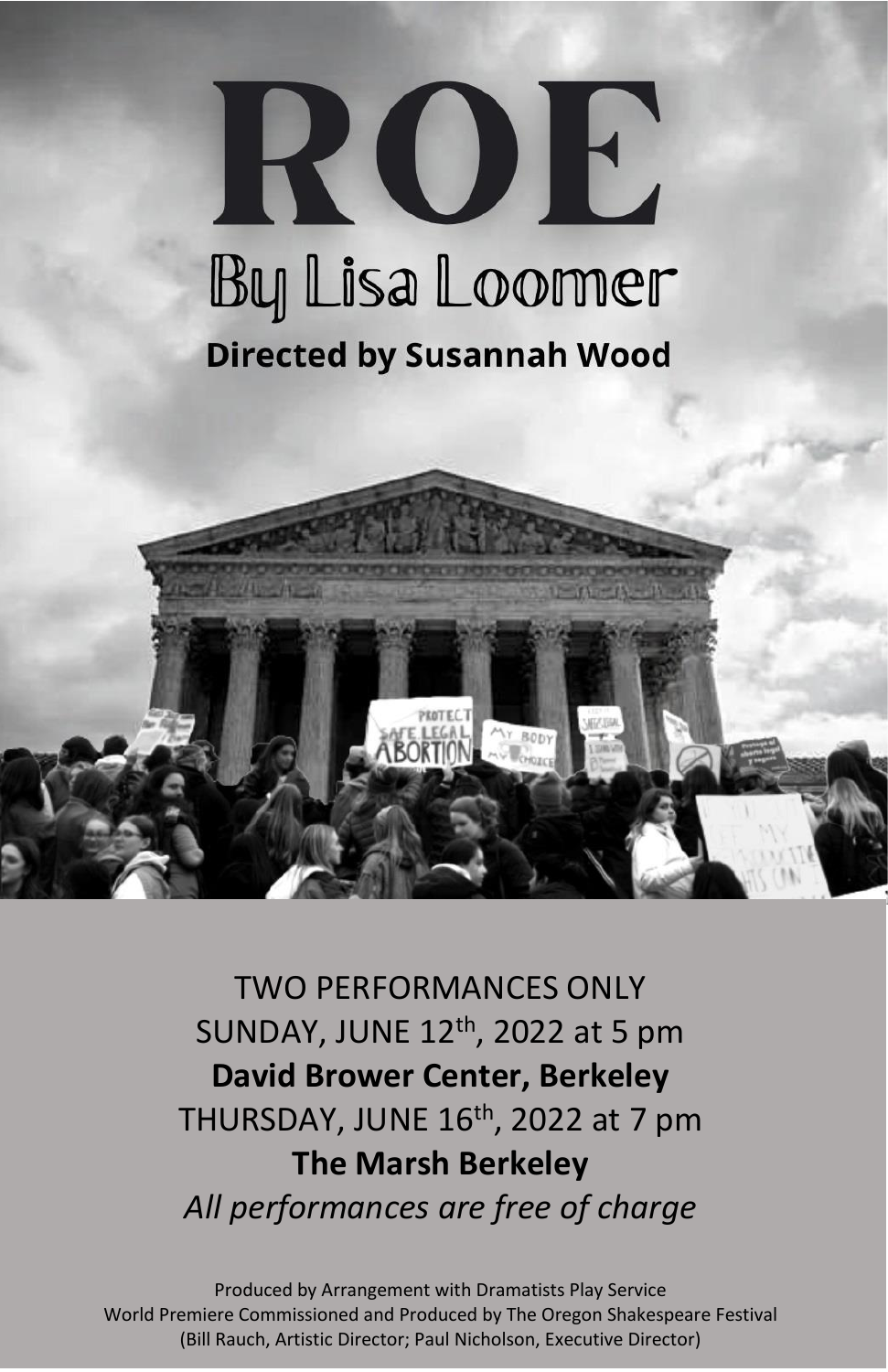# *About Actors Ensemble of Berkeley*

Actors Ensemble (**AEB**) has been around the block (and just around the corner from you) since 1957, making us the longest-running stage company in Berkeley. Since 1965 we have performed primarily at Live Oak Theatre in North Berkeley. Recently we have also taken the opportunity to bring the magic of theatre to the John Hinkel Park Amphitheatre, a wonderful outdoor space with a vast legacy of performance.

As Berkeley's only true community theatre company, we depend on our volunteers to bring their energy and creative vision to each play we produce. If you would like to volunteer in our theatre, give us a call or send us an email! We'd love for you to play a part in our next show!

> Actors Ensemble of Berkeley P.O. Box 663 Berkeley, California 94701 **www.aeofberkeley.org** info@AEofBerkeley.Org



A PROJID MEMBER OF

Check out [www.AEofBerkeley.Org](http://www.aeofberkeley.org/) and subscribe to our email list for

- Staged Readings
- Audition Notices
- Two-for-One Nights and Other Discounts

### **Board of Directors**

Michael R. Cohen, Nathan Bogner, Jeff Trescott, Jerome Solberg, Tracy Baxter, Jane Goodwin, Paulette Herring, Meryn MacDougall, Gabriel Ross, Victoria F. Siegel, Ian Wilcox\*, Crystal Brown\*, Susannah Wood\*, Robert Estes\*, Martha Luehrmann\*, Norah Foster\* \*=alternate.

## *Performance Schedule:*

*Sunday, Jun. 12 th 2022 at 5 pm*

*David Brower Center Thursday, June 16 th, 2022 at 7 pm The Marsh Berkeley*

The Performance is approx.  $2 \frac{1}{2}$  hours, with 1 intermission All performances are free of charge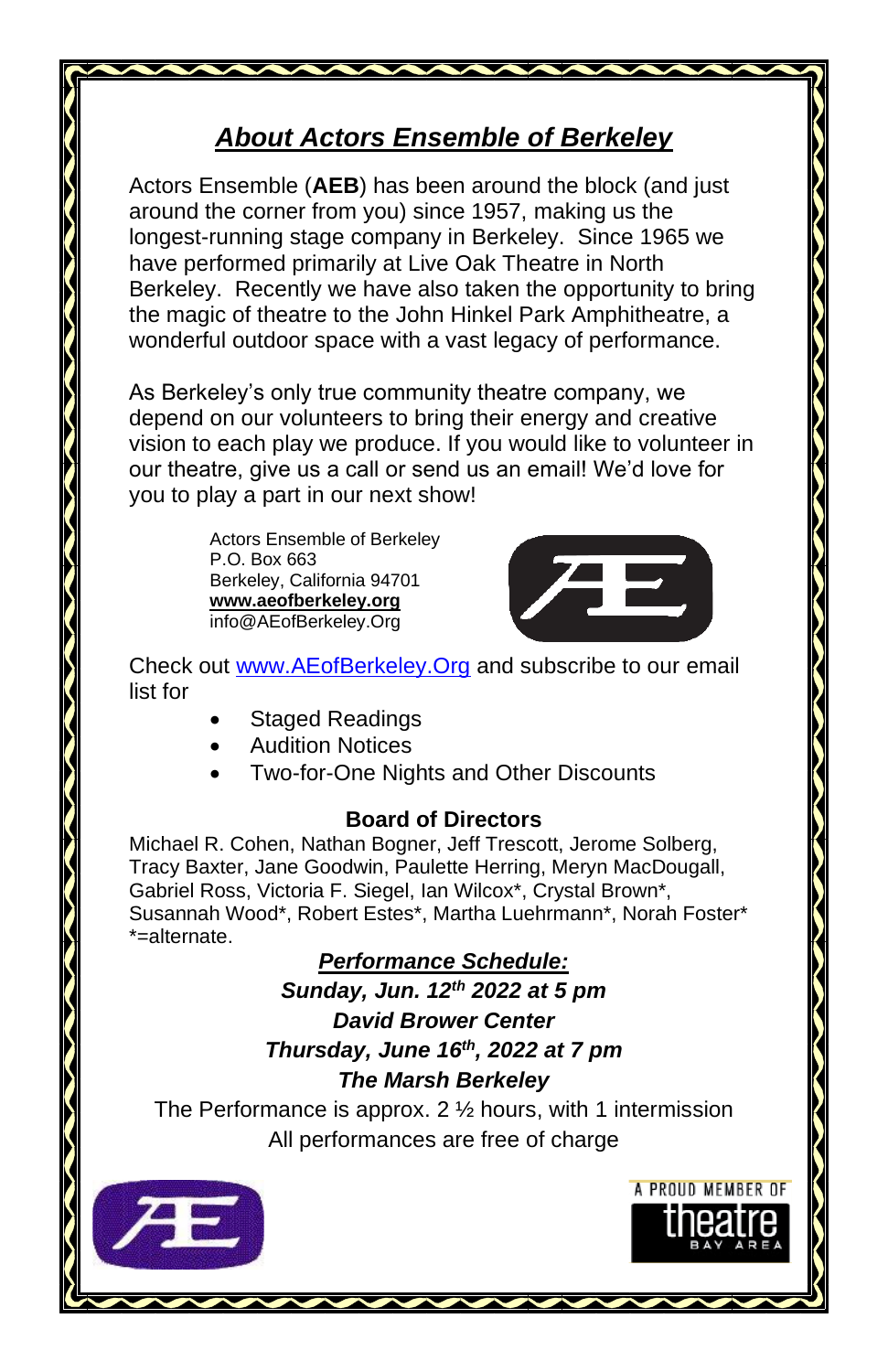# *ROE by Lisa Loomer*

| Norma McCorvey (Jane Roe) (Older)GiGi A. Tasse      |                             |
|-----------------------------------------------------|-----------------------------|
|                                                     | (Younger)Riki Juster        |
| Sarah Weddington (Older)Jane Goodwin                |                             |
|                                                     | (Younger) Emily Steelhammer |
| Connie Gonzalez/Roxanne RodriguezCrystal Brown      |                             |
|                                                     |                             |
|                                                     |                             |
|                                                     |                             |
|                                                     |                             |
| Justice Thurgood Marshall Christensen Sanders       |                             |
|                                                     |                             |
|                                                     |                             |
| Roxanne Rodriguez (June 16th only)Tia Hicks         |                             |
|                                                     |                             |
|                                                     |                             |
| Chief Justice Warren BurgerDan Schwager             |                             |
|                                                     |                             |
|                                                     |                             |
|                                                     |                             |
|                                                     |                             |
|                                                     |                             |
|                                                     |                             |
|                                                     |                             |
| PropsCrystal Barnes, Paola LaVerde and Susan Dunn   |                             |
|                                                     |                             |
|                                                     |                             |
| Most actors play many roles apart from those listed |                             |

This performance was preceded by the companion piece *SHE. HER. THEY*., performed on June 9th at the Downtown Berkeley BART Plaza by **Susannah Wood** (also writer) **Vicki Siegel**, **Phoebe Green**, and **Mike Girts**, with music by **Hali Hammer**. The performance was partially supported by the Downtown Berkeley Association.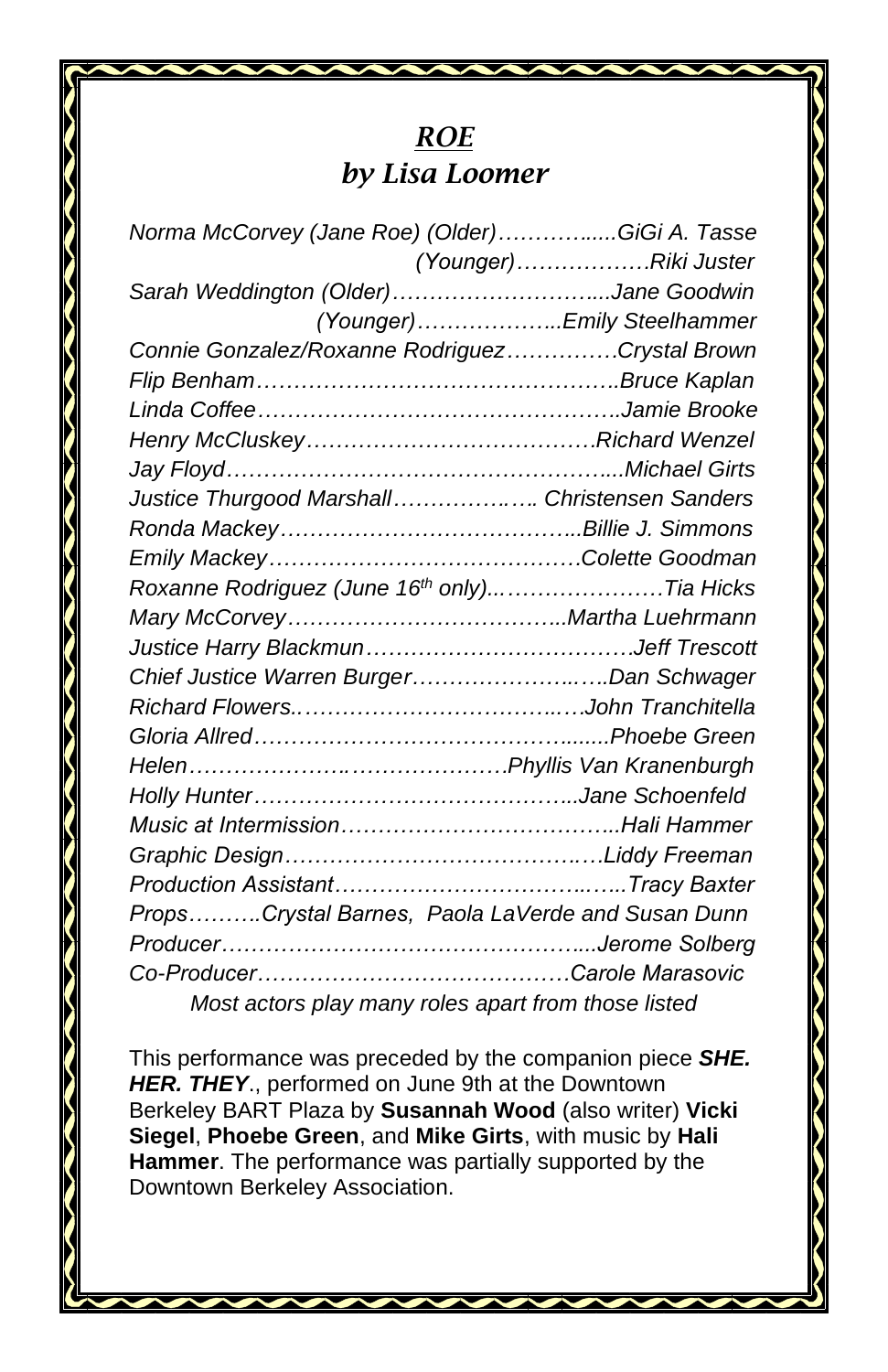#### **DIRECTORS NOTE**

I am so happy to be back in three-dimensional live theater, free from peering at a flat screen! This performance is a staged reading, a form that theater groups present in many ways. It's fun for the audience of listening viewers, because they must use much more imagination to fill in missing pieces that lighting, sound design, sets, costumes, and action would have expressed.

Lisa Loomer's ROE tells a story in epic style, across decades, through multiple points of view. Time collapses because in one page we can jump from 1972 to 1989 to the present day. Perhaps Loomer's fluid time in ROE is like real life, in which our memories, our current moment and our future exist now and not-now. Therefore, four wonderful actors play Normas and Sarah's younger and older selves.

Roe v Wade may any minute be eliminated by the Supreme Court's June 2022 decision. The issue of access to abortion exemplifies the pain of inequity, systemic racism, dogmatic demands, and the role of government in providing justice. What does the Constitution say in 2022? After all, for thousands of years human beings thought they were doing the right thing. ROE shows us the people involved in Roe v Wade stumbling through moments of history with all their flaws and prejudices. Despite all the mistakes and shouting, do flashes of truth, do answers emerge? Theater helps us to see and think deeper.

#### **Cast and Crew Biographies**

*In Alphabetical Order*

**Jamie Rose Brooke** (Linda) is thrilled to be joining the cast of ROE, especially during such a pivotal moment for Roe v. Wade. Jamie is returning to theater after a three-year hiatus and is so grateful for the opportunity to work with Susannah and her fellow cast. She previously worked with Power Street Theatre Company in Philadelphia, PA as a Stage Manager for Las Mujeres and Queer Bodies devised theater and Front of House Manager for MinorityLand. Some of her favorite ensemble productions include Tierra y Cuerpo workshop, The Vagina Monologues, Odd Girl Out, and Call of the Revolution. Her performance is dedicated to all people who want and need abortion access. Jamie sends her love to friends, family, and her partner Kamal.

**Crystal Brown** (Connie) is a performing artist, director, and educator. A Texas native, she has performed with a wide variety of theater organizations both internationally and domestically including Actors Ensemble, Altarena Playhouse, Opera Erratica, and The Royal Opera House in London. She has likewise appeared in commercials, music videos, and has performed as a singer in musicals and with jazz and funk bands. As a director, she works primarily in children's theater and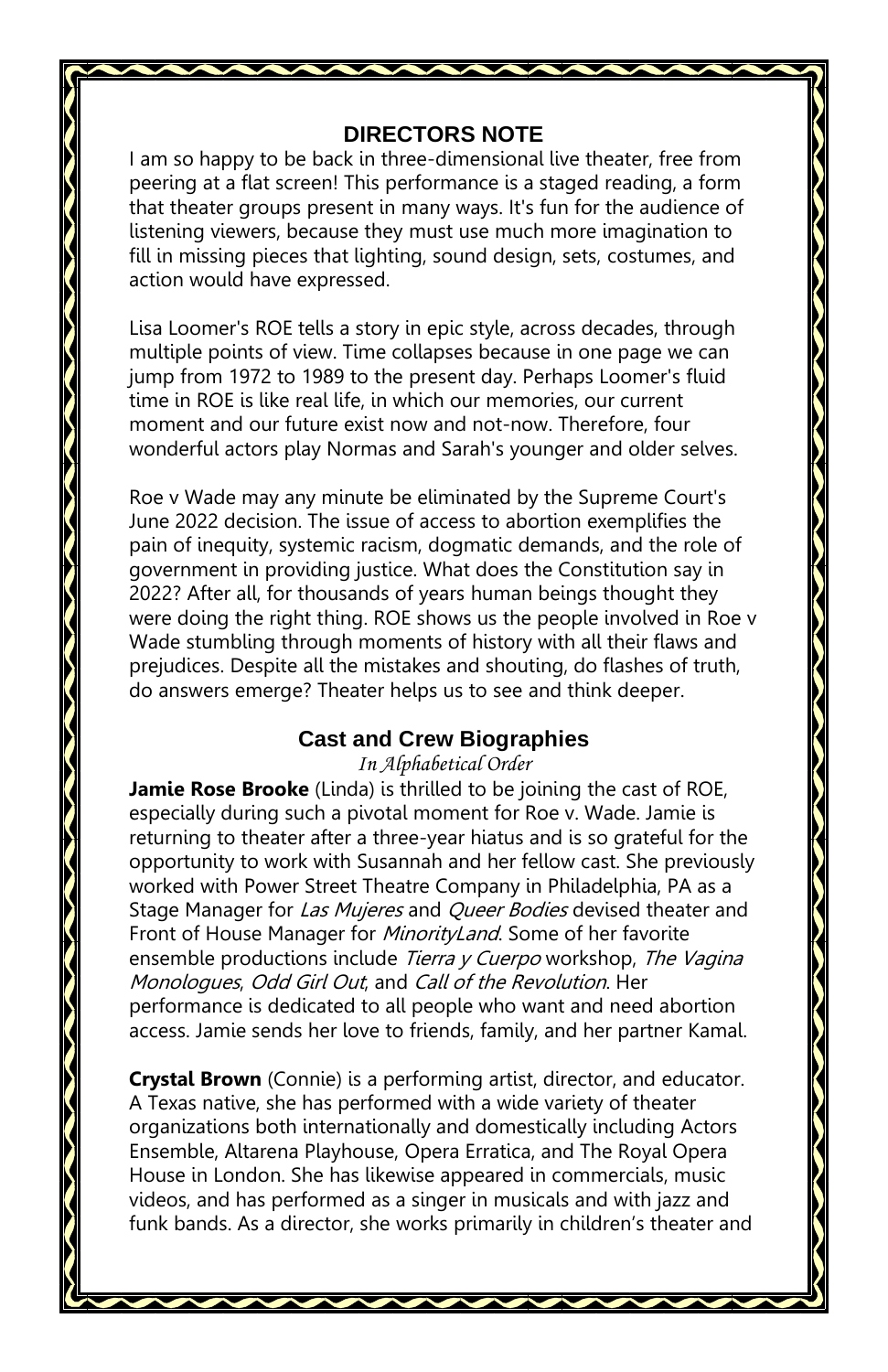is the founder of Theater4Life, an organization which uses devised theater to help children & adults explore their creativity and build community. She has an MA in Music Theatre from the Royal Central School of Speech and Drama, is a private teacher of both voice and acting, and is represented by JE Talent. She is very grateful to be a part of this production and is a firm supporter of a woman's right to choose.

**Michael Girts** (Jay Floyd) recently moved to San Francisco from Chicago, where he spent 15 years acting, improvising and teaching theater. Favorite roles include Father Flynn in *Doubt*, Bobby in American Buffalo, Adam in The Complete History of America (Abridged) and Rod in Rod Blagojevich Superstar. He created and produced the critically acclaimed Blank! The Musical Off-Broadway. Michael believes access to safe and legal abortion is a human right, and he is happy to join the cast of Roe during this important moment.

**Phoebe Green** (Gloria Allred) last performed locally in Berkeley High School's 1976 production of Albee's The American Dream (aged 17, as Grandma). Also appeared (Boston cabaret, mid-1980s) as a closeharmony-singing punk and on top of a piano. A French to English translator, she spends her spare time subtitling and arguing repertoire for Don Malcolm's Midcentury Productions.

**Colette Goodman** (Emily) is thrilled to be joining the cast of ROE. Previous roles include Young Emily in the upcoming short film, "Roots in my Garden"; Uncle & Moxy in *Becoming Robin Hood* at Berkeley Playhouse; Young Amy March in the musical *Little Women* with the Peter Pan Foundation as well as the roles of Tinker Bell and Anna in Peter Pan Foundation's musical, *Wish Upon A Star*. Colette will be entering the fifth grade in the fall and resides in the East Bay.

A long time ago and not so far away **Jane Goodwin** (Older Sarah) acted at College of Marin, SF State, Berkeley Stage Company, Berkeley Shakespeare Festival and Actors Ensemble. After 30 years working at Cal Performances, she joined the board of Actors Ensemble and when Covid began, many of those dark days were filled doing Zoom readings of eclectic plays with Actors Ensembles' Friends & Family group plus with some "old" members of Berkeley Shakes and others doing all of the wonderful Shakespeare canon.

**Hali Hammer** (Music) is an award-winning singer-songwriter who has been playing for social justice causes for decades. Aside from writing and performing her own music, she is a founding member of Occupella, which plays at political rallies and marches and is with The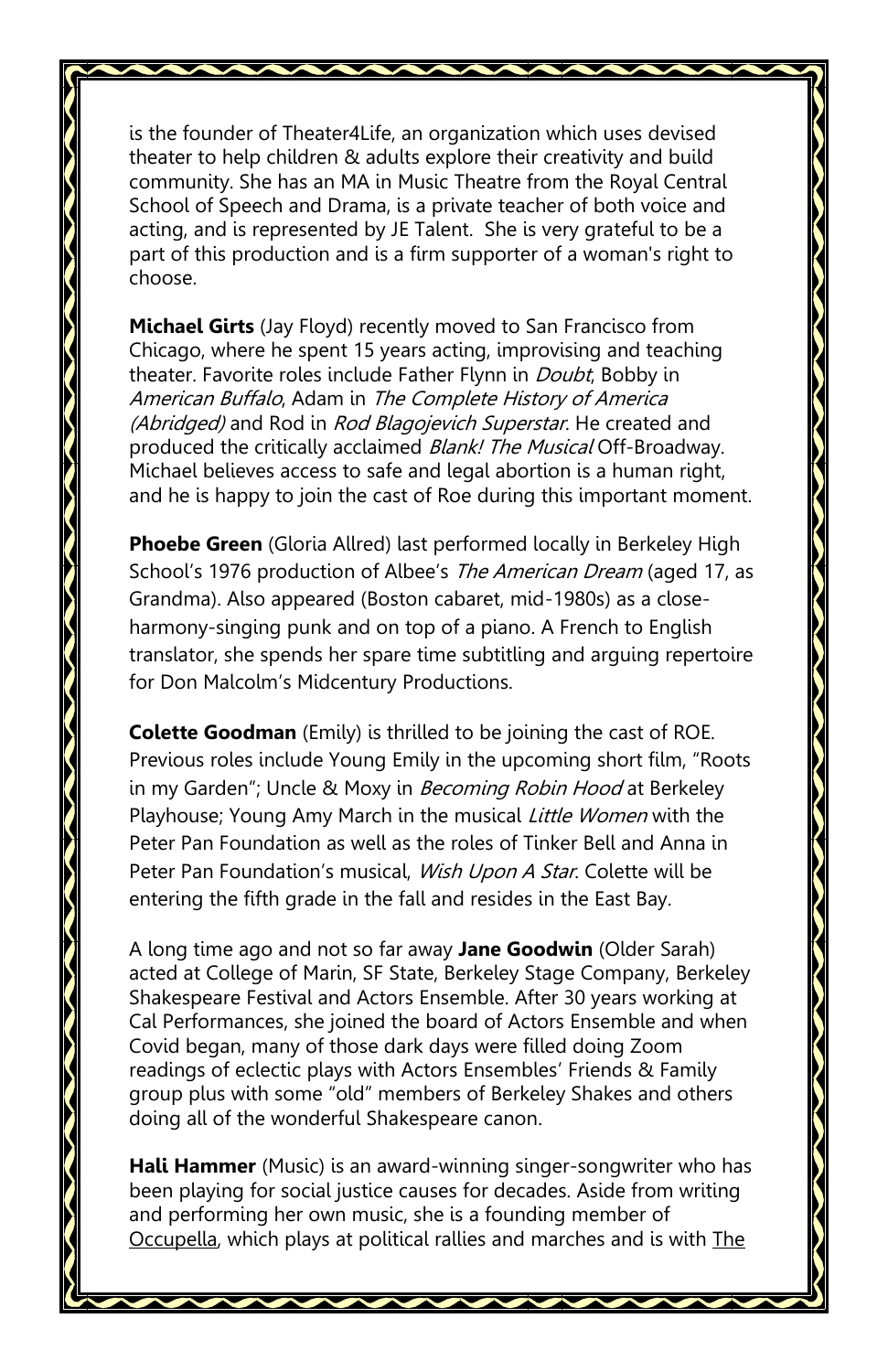ReSisters She is Vice President of the San Francisco Folk Music Club and was coordinator of the 2003 Berkeley Free Folk Festival. Hali has produced six CDs of her original music and is the author of a novel, Keep the Motor Running: A Hippie Escapade and is on YouTube.

Born and raised in Oakland, California, **Tia Hicks** (Roxanne) engaged in performing arts as a youth through after school enrichment programs in middle and high school. She has performed in community theater and participated in arts advocacy throughout Oakland and the East Bay. After a 13-year hiatus from acting, Tia is excited to be back in action.

**Riki Juster** (Younger Norma**)** is beyond thrilled to be part of this important reading. Favorite roles include Julia/Lend Me a Tenor, Yente/Fiddler on the Roof and Sally Phelps/Big River. When Riki isn't performing, she is an early childhood music instructor and program assistant for a non-profit senior transportation program. You can also occasionally find her performing or hosting murder mystery dinners in Berkeley. Shout out to East Bay Play Readers for letting me read so many plays during the past 2 years (and beyond)!

**Bruce Kaplan** (Flip) is grateful to be helping tell this important story with AE. Bruce's most recent roles were Jaques in As You Like It and Buck in Rocket Man, both with Masquers Playhouse. His favorite previous role with AE was Malvolio in a musical Twelfth Night at Hinkle Park. Other favorite roles include the Wizard in The Wizard of Oz and Grandpa in You Can't Take It With You. Thanks for supporting community theater!

**Phyllis van Kranenburgh** (Helen) is excited to join the cast of Roe. Phyllis is a retired paralegal and a member of the Berkeley Play Readers group. This is Phyllis's debut performance.

**Martha Luehrmann** (it) playing Mary (Norma's mother) has been seen in many Actors Ensemble productions along with (in the Bay Area) Masquers, Orinda Starlight Theatre, Pittsburgh Players, James Keller's Poor Players, The Barn, and Generation Theatre. "It" has had a frightening abortion in 1963 when such things were illegal and dangerous, so "It" feels honored to take part in this incisive play at this historic time.

**Jane Schoenfeld** (Holly Hunter) has been a theater buff since she made it into the "Production Class" in fourth grade. Teaching and administrative work intervened until her retirement when she joined Playreaders at the Berkeley Library, Stagebridge – a performance company for people over 50 – and Actors Ensemble as head cook and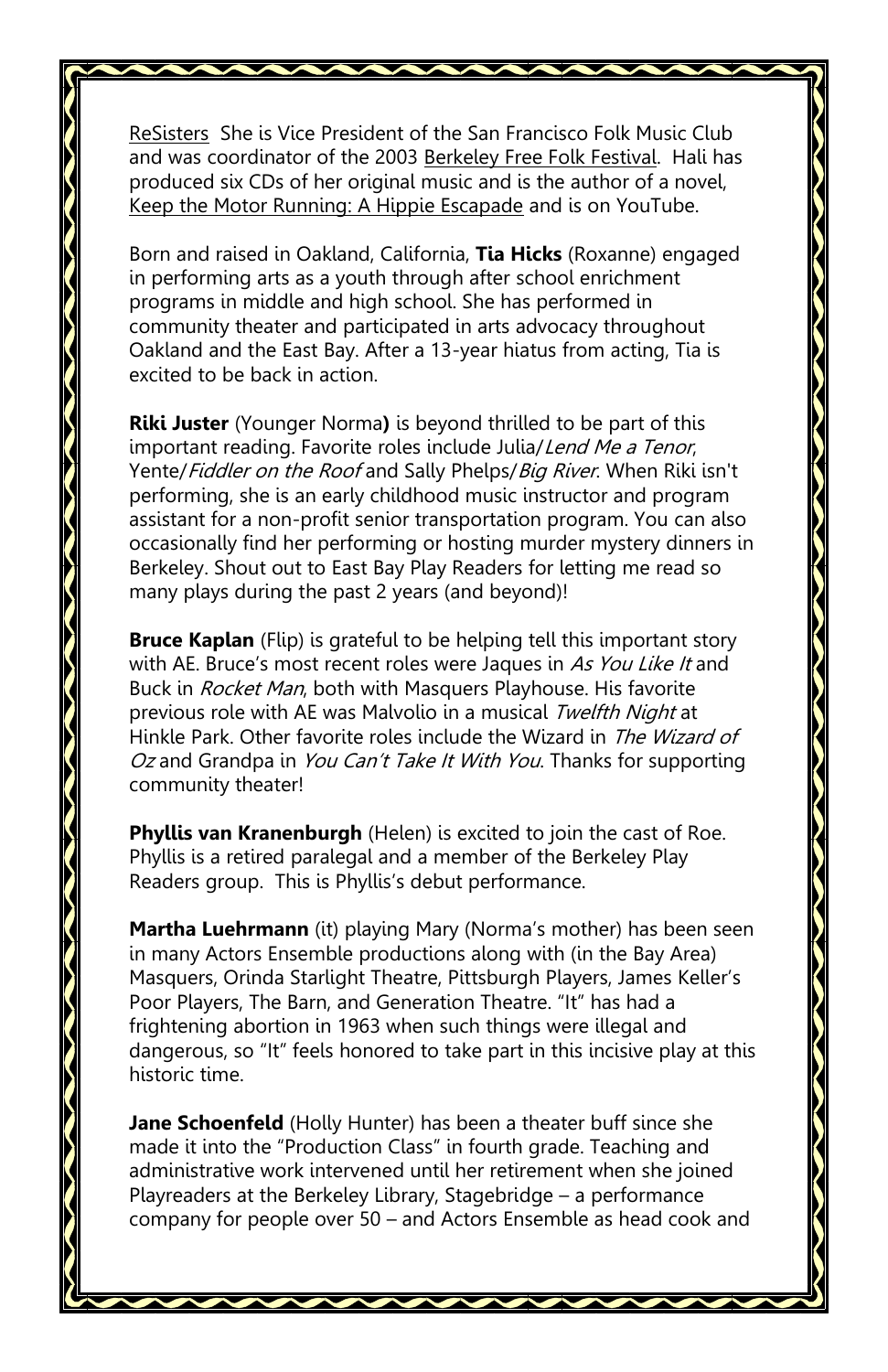ensemble member for The Marriage of Figaro. She's happy to be joining the cast of ROE in its exploration of such an important issue.

After performing in a variety of Bay Area theater venues, **Dan Schwager** (Justice Berger) is thrilled to be performing once again with Actors Ensemble of Berkeley. Prior to his most recent performance this Spring at Sonoma Arts Live in Saturday Night at Grossinger's, Dan performed at The Ross Valley Players in Moll Flanders and Antigone at the COM theater. Recently, Dan has also performed with The Pacifica Spindrift Players in 'The Crucible (Reverend Parris), and with Foothill Theater in The Diary of Anne Frank (Mr. Van Daan). Previous performances with **AE** include 'Middletown, A Dybbuk, The Lady from the Sea' and 'Rosmersholm'.

**Billie J. Simmons** (Rhonda) is a Bay Area Native. She is a Graduate of Fisk University, with a degree in dramatics and Speech. Billie is a Retired Peace Officer, Youth Correctional Counselor who has been dedicated for forty years to creating free food programs, affordable housing for the unsheltered, and educating our youngest citizen while working in the capacity as a "Preacher's Wife". I am honored to be a part of this production and this cast. I believe in human rights, and the right to choose.

**Christensen Sanders (**Justice Marshall) is better known as **DJ Swang**, a nod to his Southern accent and charismatic personality. He is a disc jockey specializing in hip-hop, soul, funk, jazz, Latin, old-school and top 40. Sanders developed his craft growing up in San Bernadino and as a college student in Chico before spreading out to L.A. and the Bay. He is proud to join the cast for this production.

**Emily Steelhammer** (Young Sarah) is thrilled to join AE for another staged reading having previously performed in a reading of A Man for All Seasons. More recently, they appeared as Trisha in Rocket Man at Masquers Playhouse. During shelter-in-place, they kept the creative juices flowing with voiceover classes and Zoom scene study in the Barrow Group approach. It's a joy to be acting live and in-person once again. Big thanks to their mom, their dad, and their teacher, Alyson Schacherer, for all the love and support.

**GiGi A. Tasse** (Older Norma**)** is thrilled to be part of this extremely relevant and powerful play. After amassing acting credits on both coasts, GiGi took a hiatus to pursue different creative endeavors. 7 years ago through some fluke she wound up as a killer in a grindhouse film, and returned to acting in film and theatre. During the pandemic she was graced to act in 7 plays via zoom and work in several films and do several voiceovers. Most recently she can be seen